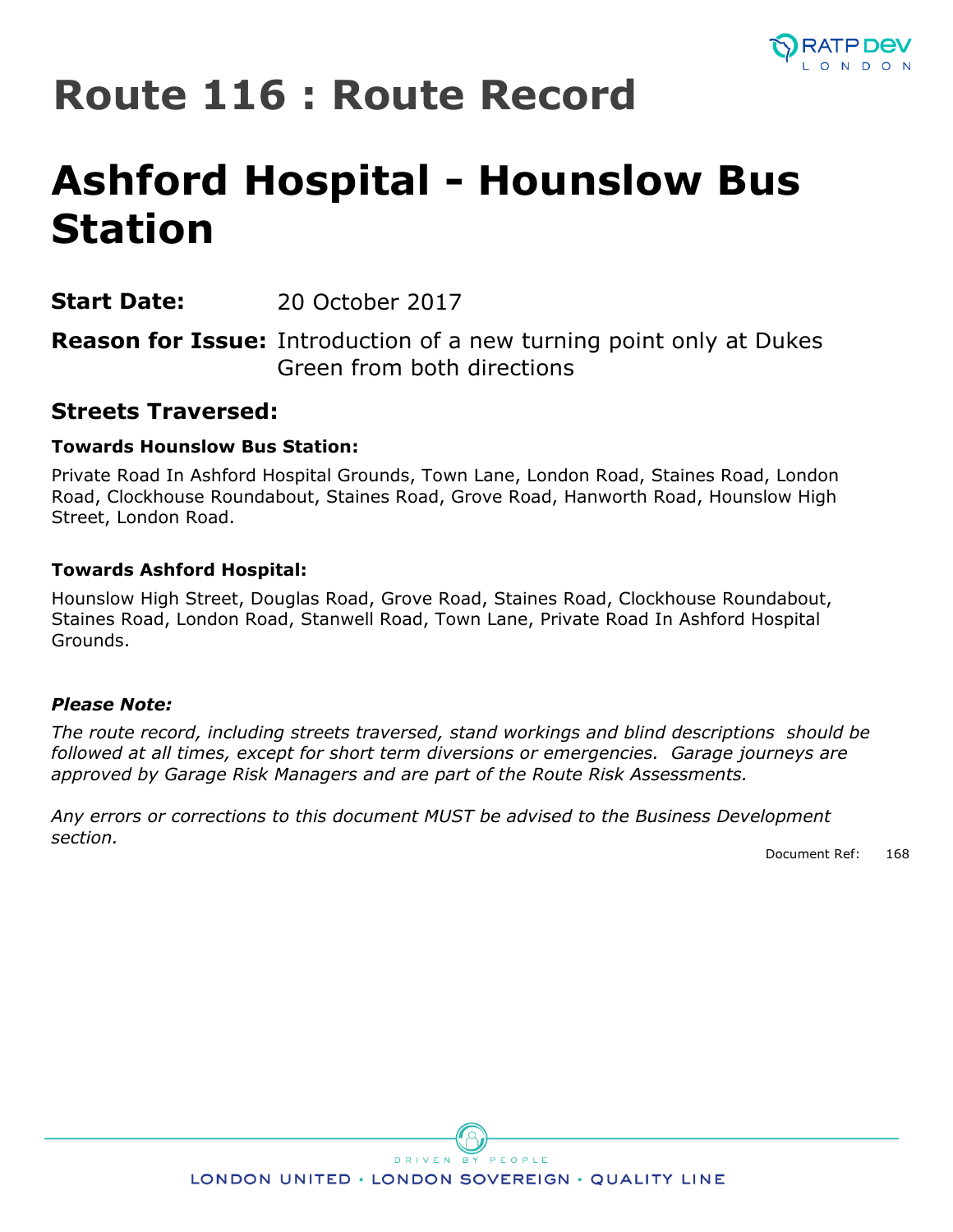

## **Stands And Turning Points**

## **Ashford Hospital**

Private stand for two buses in the grounds of Ashford Hospital on the north side of the access road, commencing 6 metres east af lamp standard 3 extending 24 metres west. Buses proceed from Private Road In Ashford Hospital Grounds direct to stand, departing to Private Road In Ashford Hospital Grounds.

Set down in Private Road In Ashford Hospital Grounds (BP1362 - Ashford Hospital, Last Stop on LOR: BP1362 - Ashford Hospital) and pick up in Private Road In Ashford Hospital Grounds (BP1363 - Ashford Hospital, First Stop on LOR: BP1363 - Ashford Hospital).

| AVAILABILITY:                  | At any time                                                                                               |
|--------------------------------|-----------------------------------------------------------------------------------------------------------|
| <b>OPERATING RESTRICTIONS:</b> | No more than one bus on route 116 should be scheduled<br>to stand at any one time.<br>No toilet available |
| <b>MEAL RELIEFS:</b>           | No meal relief vehicles to park on stand at any time                                                      |
| <b>FERRY VEHICLES:</b>         | No ferry vehicles to park on stand at any time                                                            |
| DISPLAY:                       | Ashford Hospital                                                                                          |

### **Bedfont Green (from Hounslow Bus Station)**

Public stand for 2 buses on south side of slip road between Staines Road and Hatton Road on north side of Bedfont Green opposite St. Mary's Church and extending 19 metres east. Buses proceed from Staines Road via Slip Road to stand, departing via Slip Road and Hatton Road to Staines Road.

Set down in Staines Road, at Stop N (1839 - Bedfont Green, Last Stop on LOR: 1839 - Bedfont Green) and pick up in Staines Road, at Stop C (1838 - Bedfont Green, First Stop on LOR: 1838 - Bedfont Green).

| AVAILABILITY:           | At any time                                    |
|-------------------------|------------------------------------------------|
| OPERATING RESTRICTIONS: | Unscheduled curtailments only.                 |
| <b>MEAL RELIEFS:</b>    | No meal relief vehicles to stand at any time   |
| <b>FERRY VEHICLES:</b>  | No ferry vehicles to park on stand at any time |
| DISPLAY:                | <b>Bedfont Green</b>                           |

DRIVEN BY PEOPLE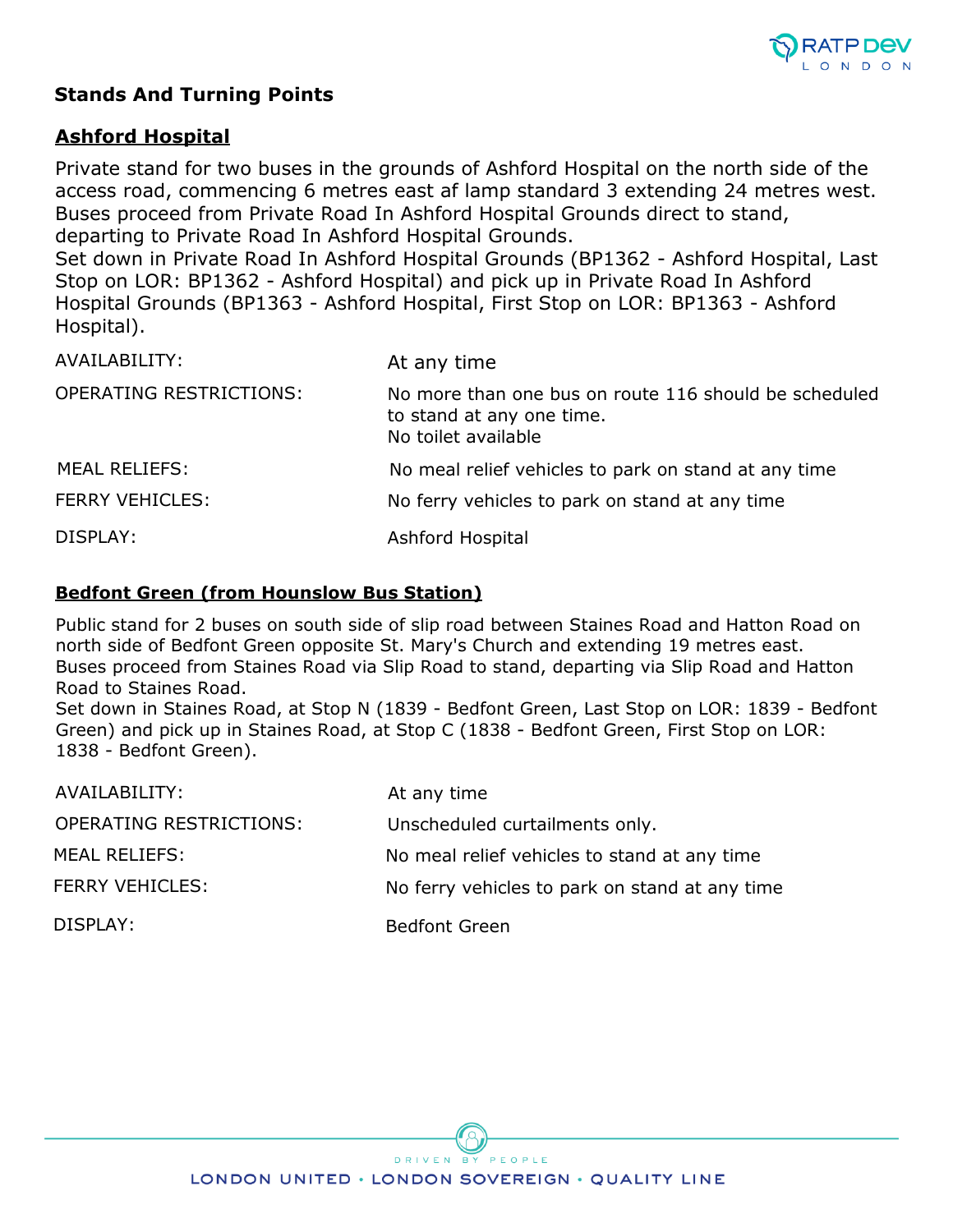

#### **Dukes Green**

FROM ASHFORD HOSPITAL: Buses proceed from Staines Road via Fagg's Road, Dukes Green Avenue and Fagg's Road departing to Staines Road. Set down in Staines Road, at Stop L (16808 - Shaftesbury Avenue, Last Stop on LOR: 1839 - Bedfont Green) and pick up in Staines Road, at Stop C (1838 - Bedfont Green, First Stop on LOR: 1838 - Bedfont Green)

FROM HOUNSLOW BUS STATION:

Buses proceed from Staines Road via Fagg's Road, Dukes Green Avenue and Fagg's Road departing to Staines Road.

Set down in Staines Road, at Stop L (16808 - Shaftesbury Avenue, Last Stop on LOR: 16808 - Shaftesbury Avenue) and pick up in Staines Road, at Stop C (16807 - Shaftesbury Avenue, First Stop on LOR: 1687 - Shaftesbury Avenue).

| AVAILABILITY:           | At any time                               |
|-------------------------|-------------------------------------------|
| OPERATING RESTRICTIONS: | TURNING POINT ONLY - BUSES MUST NOT STAND |
| DISPLAY:                | Dukes Green                               |

#### **Hounslow Heath, Hussar**

Public stand for 2 buses on east side of Barrack Road outside The Hussar public house commencing approximately 20 metres north of Staines Road and extending 20 metres north.

#### FROM ASHFORD HOSPITAL:

Buses proceed from Staines Road vai Martindale Road, Corporation Avenue and Barrack Road to stand, departing via Barrack Road to Staines Road.

Set down in Staines Road, at Stop D (17668 - Martindale Road, Last Stop on LOR: 17668) and pick up in Staines Road, at Stop P (4565 - Barrack Road, First Stop on LOR: 4565 - Barrack Road)

#### FROM HOUNSLOW BUS STATION:

Buses proceed from Staines Road via Martindale Road, Corporation Avenue and Barrack Road to stand, departing via Barrack Road to Staines Road.

Set down in Staines Road, at Stop N (17667 - Staines Road / Martindale Road, Last Stop on LOR: 17668 - Staines Road / Martindale Road) and pick up in Staines Road, at Stop C (4554 - Frampton Road, First Stop on LOR: 4554 - Frampton Road).

| AVAILABILITY:                  | At any time                                    |
|--------------------------------|------------------------------------------------|
| <b>OPERATING RESTRICTIONS:</b> | Unscheduled curtailments only                  |
| MEAL RELIEFS:                  | No meal relief vehicles to stand at any time   |
| <b>FERRY VEHICLES:</b>         | No ferry vehicles to park on stand at any time |
| DISPLAY:                       | Hounslow Heath                                 |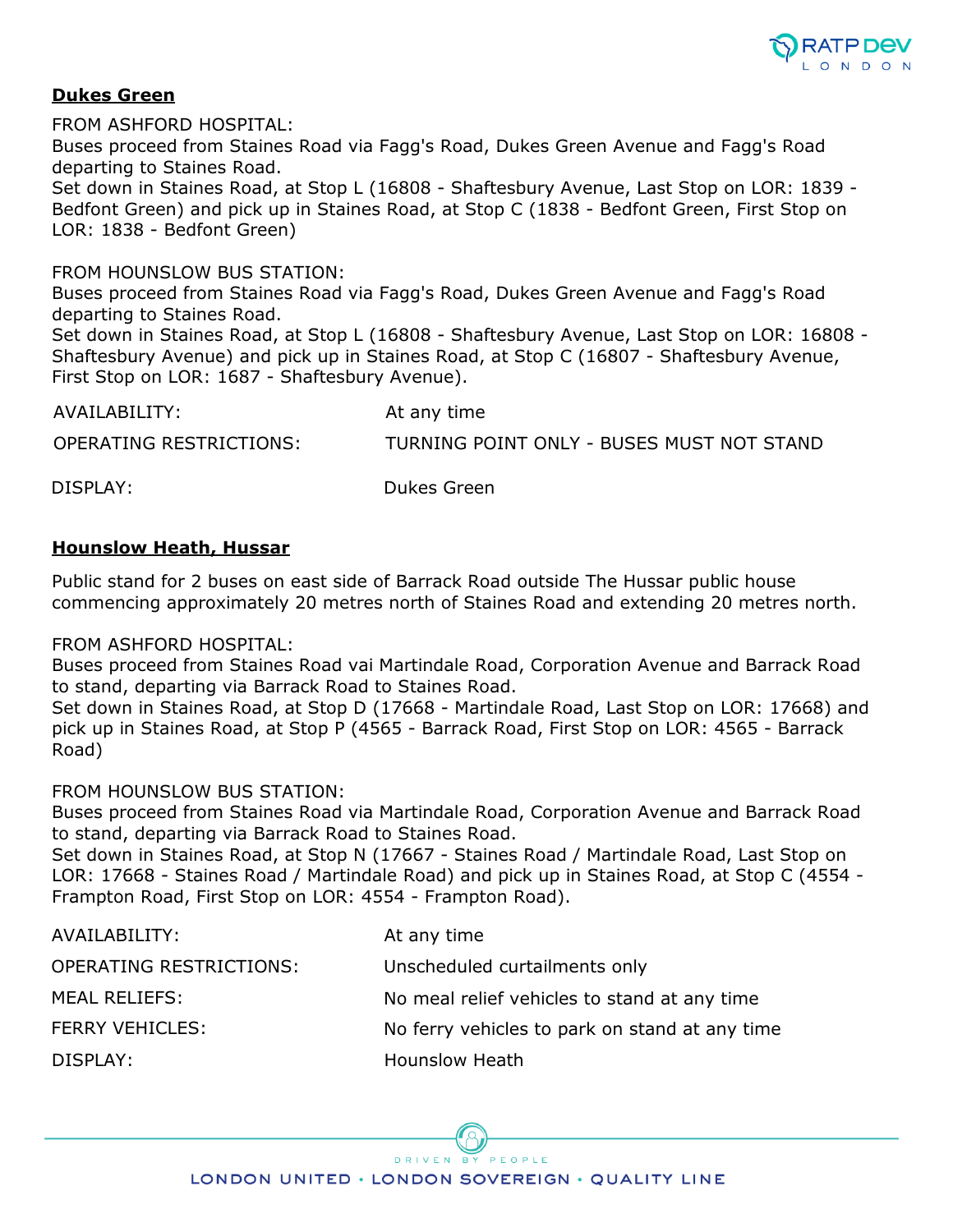

### **Hounslow, Bell Corner (from Ashford Hospital)**

Private stand for 3 buses in separate 12-metre marked bays in Bus Parking Area on north side of Bath Road adjacent to Bath Road Car Park and opposite Nos. 22-36. Buses proceed from Staines Road via Grove Road, Bell Road, Bath Road and Bell Corner to stand, departing via Bell Corner, Bath Road and Steve Biko Way to Staines Road. Set down in Staines Road, at Stop V (BP931 - The Bell, Last Stop on LOR: BP931 - The Bell) and pick up in Staines Road (6211 - Hibernia Road, First Stop on LOR: 6211 - Hibernia Road).

| AVAILABILITY:           | At any time                                    |
|-------------------------|------------------------------------------------|
| OPERATING RESTRICTIONS: | Unscheduled curtailments only                  |
| <b>MEAL RELIEFS:</b>    | No meal relief vehicles to stand at any time   |
| FERRY VEHICLES:         | No ferry vehicles to park on stand at any time |
| DISPLAY:                | Hounslow, Bell Corner                          |

#### **Hounslow Bus Station**

Private stand for 9 buses in marked bays in bus parking area in Hounslow Bus Station on north side of London Road.

Buses proceed from London Road via Hounslow Bus Station to stand, departing via Hounslow Bus Station and Kingsley Road to Hounslow High Street.

Set down in London Road, at Stop Z1 (33528 - Hounslow Bus Station, Last Stop on LOR: 33528 - Hounslow Bus Station) and pick up in Hounslow High Street, at Stop C (BP4837 - School Road, First Stop on LOR: BP4837 - School Road).

| AVAILABILITY:                  | At any time.                                                                                                                                 |
|--------------------------------|----------------------------------------------------------------------------------------------------------------------------------------------|
| <b>OPERATING RESTRICTIONS:</b> | No more than 1 bus on Route 116 should be scheduled to<br>stand at any one time.<br>London Buses toilet facilities available 24 hours a day. |
| <b>MEAL RELIEFS:</b>           | By arrangement                                                                                                                               |
| <b>FERRY VEHICLES:</b>         | No ferry vehicles to park on stand at any time.                                                                                              |
| DISPLAY:                       | Hounslow, Bus Station                                                                                                                        |

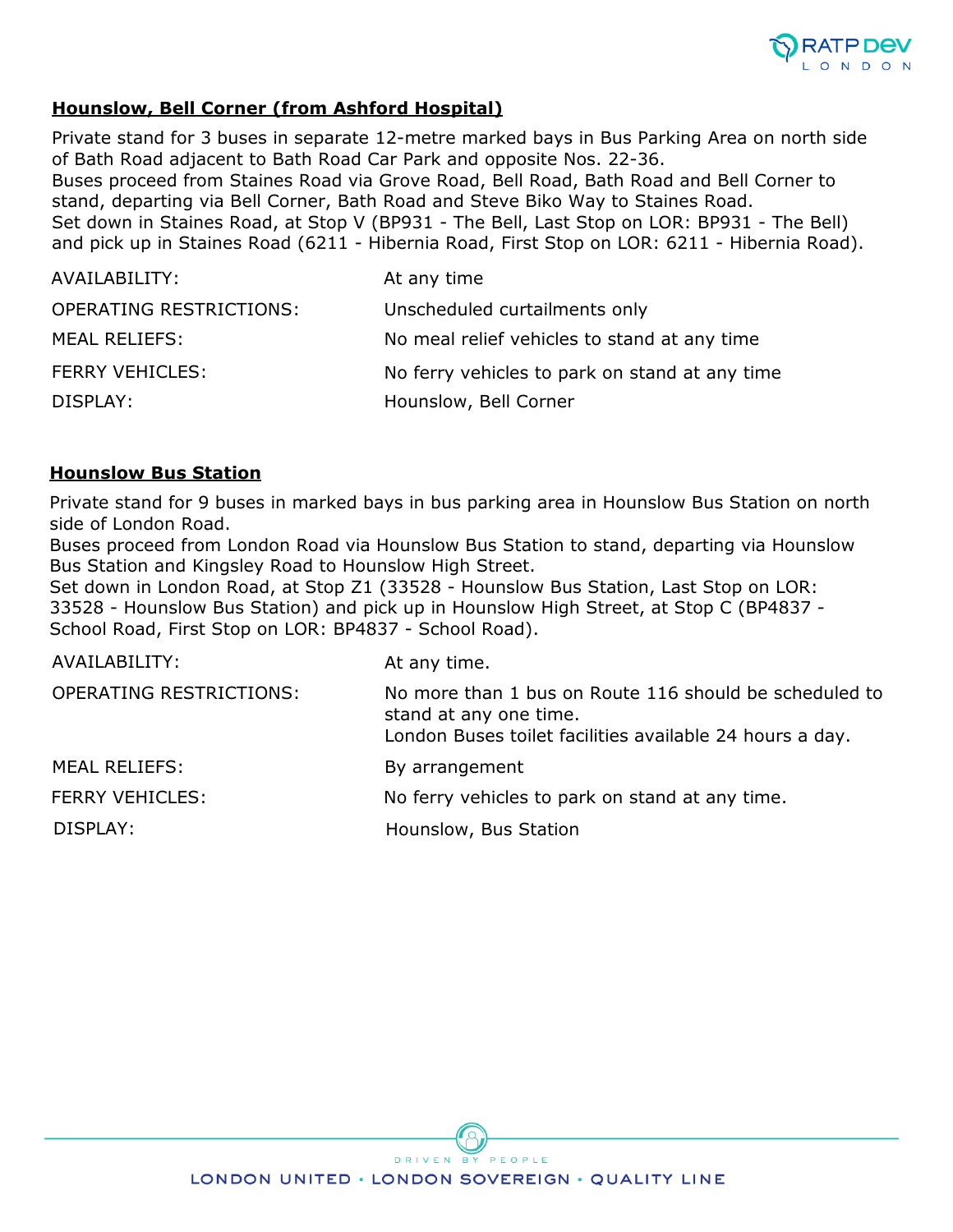

### *Garage Journeys*

From Hounslow Heath Garage to Hounslow, Bus Station:

From garage depart via Tamian Way, Green Lane, Staines Road, Staines Road, New Link Road, Grove Road, Hanworth Road, High Street, London Road to bus station and line of route.

From Hounslow, Bus Station to Hounslow Heath Garage:

From line of roue and bus station via Kingsley Road, High Street, Hanworth Road, Grove Road, New Link Road, Staines Road, Green Lane and Tamian Way to garage.

From Hounslow Heath Garage to Ashford Hospital:

From garage depart via Tamian Way, Green Lane, Staines Road, Staines Road, London Road, Town Lane and Hospital Access Road to stand and line of route.

From Ashford Hospital to Hounslow Heath Garage:

From line of route and stand to Town Lane, London Road, Staines Road, Green Lane, Tamian Way and to garage.

#### **Authorised Vehicle Types:**

Single Deck vehicles up to 10.7 m long. Double Deck vehicles up to 10.7 m long may be used.

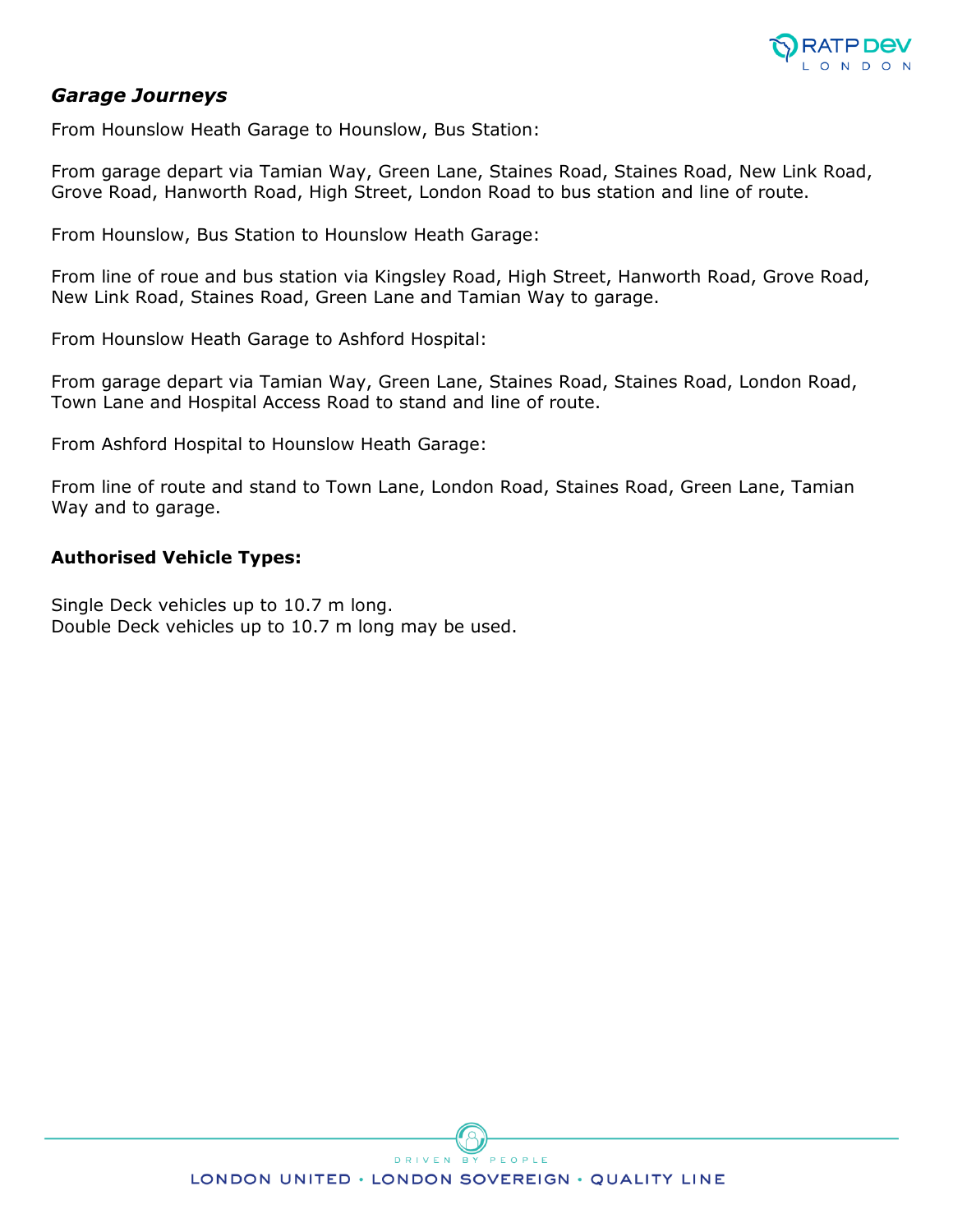# **Route 116 : Route Record**

# **Ashford Hospital – Hounslow Bus Station**

**Start Date :** 30 August 2008. **Reason for Issue :** New Contract

## **Streets Traversed**

## **Towards Hounslow Bus Station:**

Private Road In Ashford Hospital Grounds, Town Lane, London Road, Staines Road, London Road, Clockhouse Roundabout, Staines Road, Grove Road, Hanworth Road, Hounslow High Street, London Road.

## **Towards Ashford Hospital:**

Hounslow High Street, Douglas Road, Grove Road, Staines Road, Clockhouse Roundabout, Staines Road, London Road, Stanwell Road, Town Lane, Private Road In Ashford Hospital Grounds.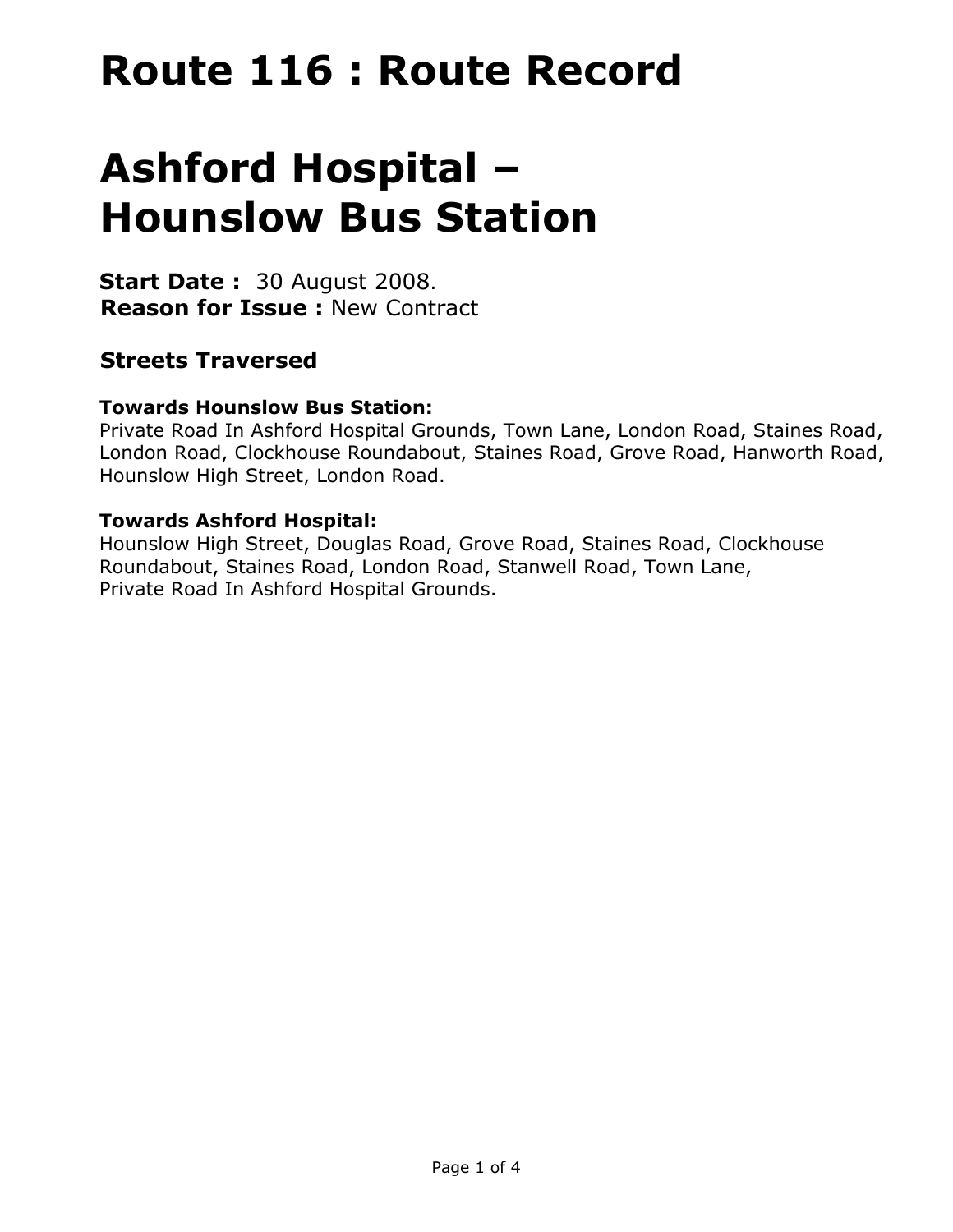## **Stands And Turning Points**

## **ASHFORD HOSPITAL**

Private stand in the grounds of Ashford Hospital on the north side of the access road, commencing 27 metres east of the junction with Town Lane and extending 27 metres east.

Buses proceed from Private Road In Ashford Hospital Grounds direct to stand, departing to Private Road In Ashford Hospital Grounds. Set down in Private Road In Ashford Hospital Grounds and pick up in Private Road In Ashford Hospital Grounds.

| AVAILABILITY:             | At any time.                                    |
|---------------------------|-------------------------------------------------|
| OPERATING RESTRICTIONS:   | No more than 1 bus on Route 116 should be       |
|                           | scheduled to stand at any one time.             |
| <b>MEAL RELIEFS:</b>      | No meal relief vehicles to stand at any time.   |
| <b>FERRY VEHICLES:</b>    | No ferry vehicles to park on stand at any time. |
| DISPLAY:                  | Ashford Hospital.                               |
| <b>OTHER INFORMATION:</b> | No toilet available.                            |

## **BEDFONT GREEN (from Hounslow Bus Station)**

Public stand for 2 buses on south side of slip road between Staines Road and Hatton Road on north side of Bedfont Green opposite St. Mary's Church and extending 19 metres east.

Buses proceed from Staines Road via Slip Road to stand, departing via Slip Road and Hatton Road to Staines Road. Set down in Staines Road, at Stop N and pick up in Staines Road, at Stop C.

| AVAILABILITY:                  | At any time.                                    |
|--------------------------------|-------------------------------------------------|
| <b>OPERATING RESTRICTIONS:</b> | Unscheduled curtailments only.                  |
| <b>MEAL RELIEFS:</b>           | No meal relief vehicles to stand at any time.   |
| <b>FERRY VEHICLES:</b>         | No ferry vehicles to park on stand at any time. |
| DISPLAY:                       | Bedfont Green.                                  |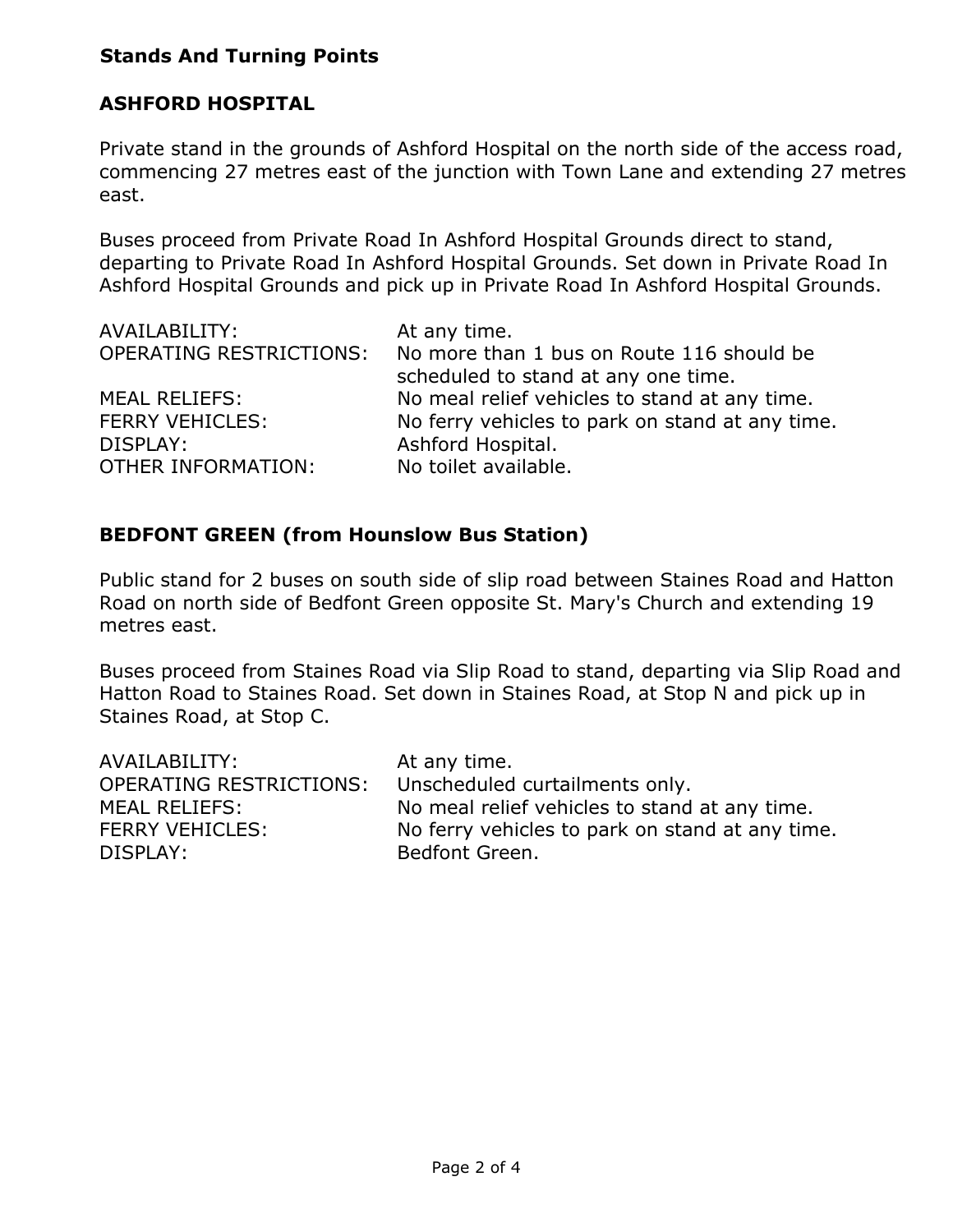## **HOUNSLOW HEATH, HUSSAR**

Public stand for 2 buses on east side of Barrack Road outside The Hussar public house commencing approximately 20 metres north of Staines Road and extending 20 metres north.

From Ashford Hospital.

Buses proceed from Staines Road via Martindale Road, Corporation Avenue and Barrack Road to stand, departing via Barrack Road to Staines Road. Set down in Staines Road, at Stop D and pick up in Staines Road, at Stop P.

From Hounslow Bus Station.

Buses proceed from Staines Road via Martindale Road, Corporation Avenue and Barrack Road to stand, departing via Barrack Road to Staines Road. Set down in Staines Road, at Stop N and pick up in Staines Road, at Stop C.

| AVAILABILITY:                  | At any time.                                    |
|--------------------------------|-------------------------------------------------|
| <b>OPERATING RESTRICTIONS:</b> | Unscheduled curtailments only.                  |
| MEAL RELIEFS:                  | No meal relief vehicles to stand at any time.   |
| <b>FERRY VEHICLES:</b>         | No ferry vehicles to park on stand at any time. |
| DISPLAY:                       | Hounslow Heath.                                 |

## **HOUNSLOW, BELL CORNER (from Ashford Hospital)**

Private stand for 3 buses in separate 12-metre marked bays in Bus Parking Area on north side of Bath Road adjacent to Bath Road Car Park and opposite Nos. 22-36.

Buses proceed from Staines Road via Grove Road, Bell Road, Bath Road and Bell Corner to stand, departing via Bell Corner, Bath Road and Steve Biko Way to Staines Road. Set down in Staines Road, at Stop V and pick up in Staines Road.

| AVAILABILITY:                  | At any time.                                    |
|--------------------------------|-------------------------------------------------|
| <b>OPERATING RESTRICTIONS:</b> | Unscheduled curtailments only.                  |
| <b>MEAL RELIEFS:</b>           | No meal relief vehicles to stand at any time.   |
| <b>FERRY VEHICLES:</b>         | No ferry vehicles to park on stand at any time. |
| DISPLAY:                       | Hounslow, Bell Corner.                          |